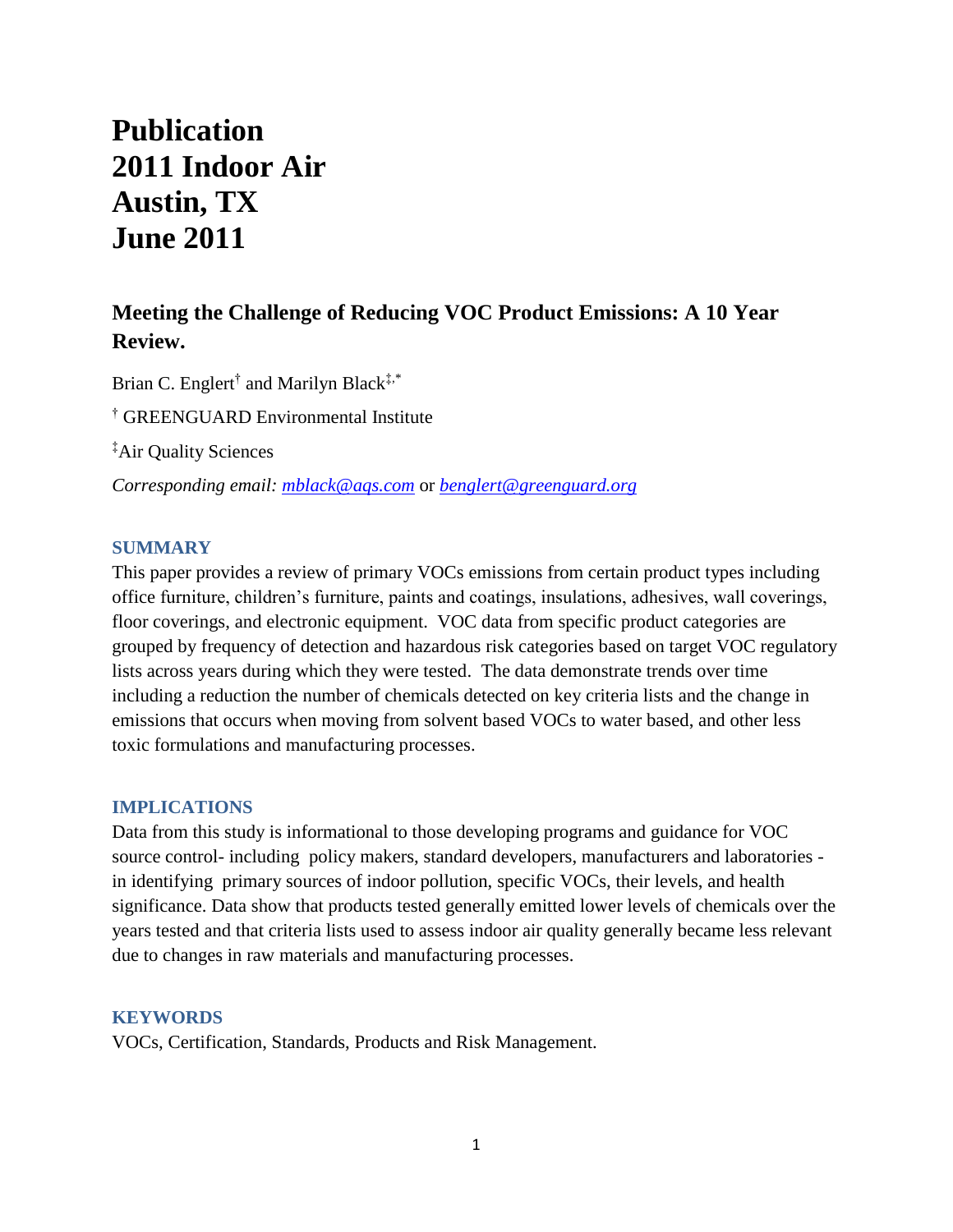#### **INTRODUCTION**

A large body of scientific evidence indicates that air within homes and buildings can be substantially more polluted than outdoor air even in the most industrialized cities.<sup>1</sup> Research also indicates that people spend 90 percent of their time indoors.<sup>2</sup> For certain sensitive populations like the elderly, chronically ill or infants, this number is greater.<sup>3</sup> These populations are the most susceptible to the effects of indoor air pollution and spend increased time indoors. Thus the health risks for sensitive populations are greater due to exposure to air pollution indoors than outdoors. There are many potential sources of indoor air pollution in homes and buildings. These include building materials, furnishings and other products used indoors. Considering that source control is the most effective means of preventing indoor air pollution, reducing volatile organic chemical emissions from products is a critical aspect of protecting human health.

Over the past 20 years, over 13,000 products have been studied for their VOC emissions using standardized test protocols and results have been compared to certain indoor air quality product guidelines. We selected a subset of this data and generated a database from which we pulled summary statistics and the frequency of detection for over 14,000 individual chemicals. We have summarized our findings in this paper.

#### **METHODS**

All testing was conducted according to standardized measurement protocols that allow comparative emissions data and exposure concentrations across product types. Specifically, product emissions were measured following the testing requirements of GGTM.P066, "Standard Method for Measuring and Evaluating Chemical Emissions from Building Materials, Finishes, and Furnishings using Dynamic Environmental Chambers." Emissions measured prior to 2000 were conducted using earlier versions of the test method. Chemical lists are based on published criteria lists as indicated by their name. Irritation lists include chemicals tested for irritation and with published RD50s,<sup>4</sup> and odor lists include chemicals from Wolkoff, Devos and AIHA oder threshold databases.<sup>5</sup> The IRIS list includes chemicals for which there is an IUR and the IRIS2 list includes chemicals for which there is an established Rfc.

Analytical data was measured and compared to a mass spectral data base consisting of 10,000 compounds. The final measurement database was searched to produce a data set containing only those compounds which were detected in each individual product category. All data presented is as either emission factor in  $\mu$ g/m<sup>2</sup>/h or  $\mu$ g/unit/h or frequency of detection based on chamber concentrations at 24 hours. Strict quality control programs entail replicate product tests and duplicate air measurements showing a 5.5% RSD for total VOCs and 2.5% RSD for formaldehyde.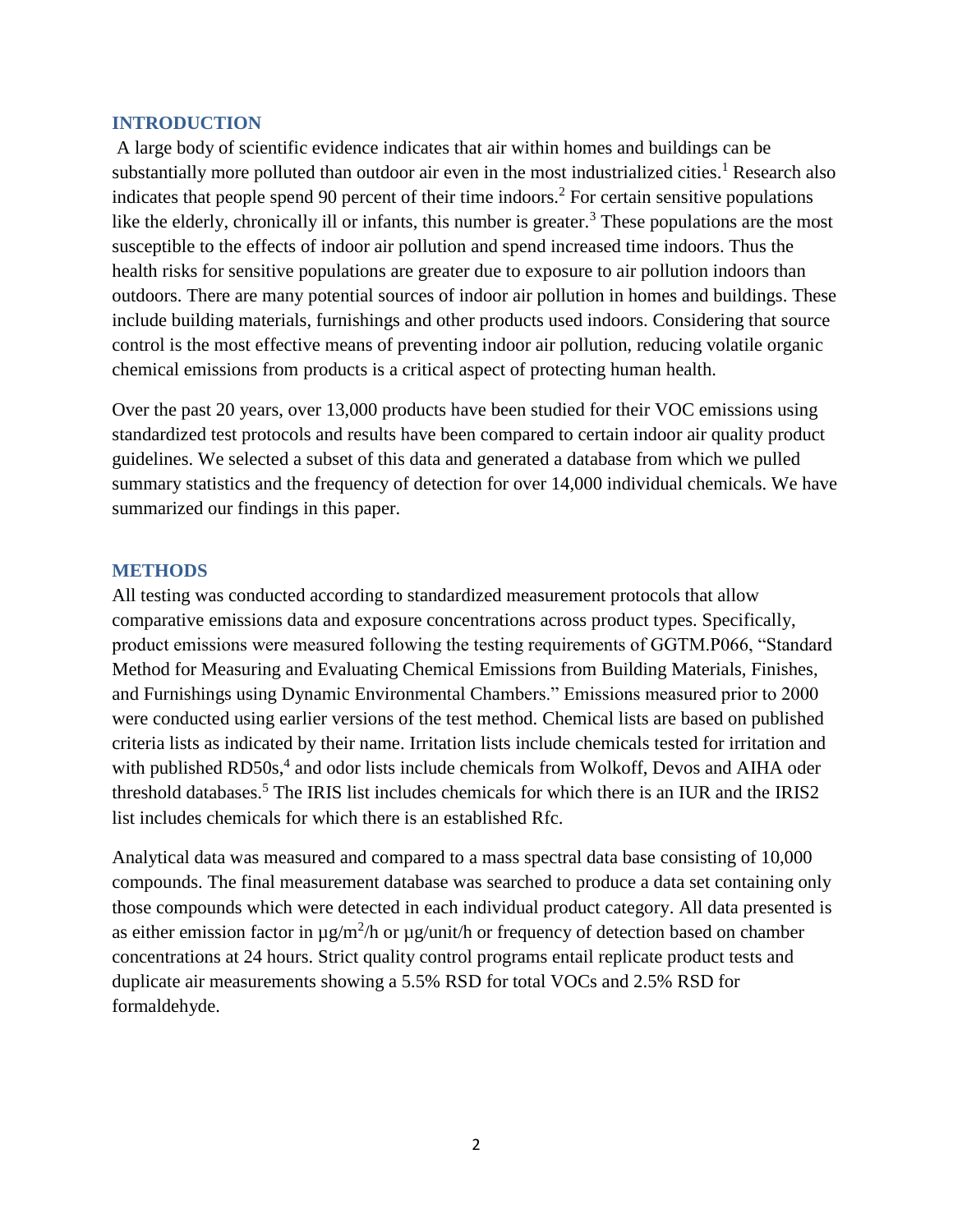# **RESULTS**

Due to the large sample population examined, it was necessary to first determine the most efficient means by which to present this data. Simply displaying the frequency of detection by individual chemical is not manageable due to the large number of individual data points. Given that this data was collected over a twenty year period, and the ability to detect emissions from building products during that time has improved significantly. This is due to significant advancements in analytical technology and environmental chamber testing technology. Simply displaying the number of detected chemicals yields only marginally meaningful information.

Instead the number of chemicals on a given criteria list detected in the sample population (**α**), divided by the number of total chemicals detected (**β**), provides more meaningful information.



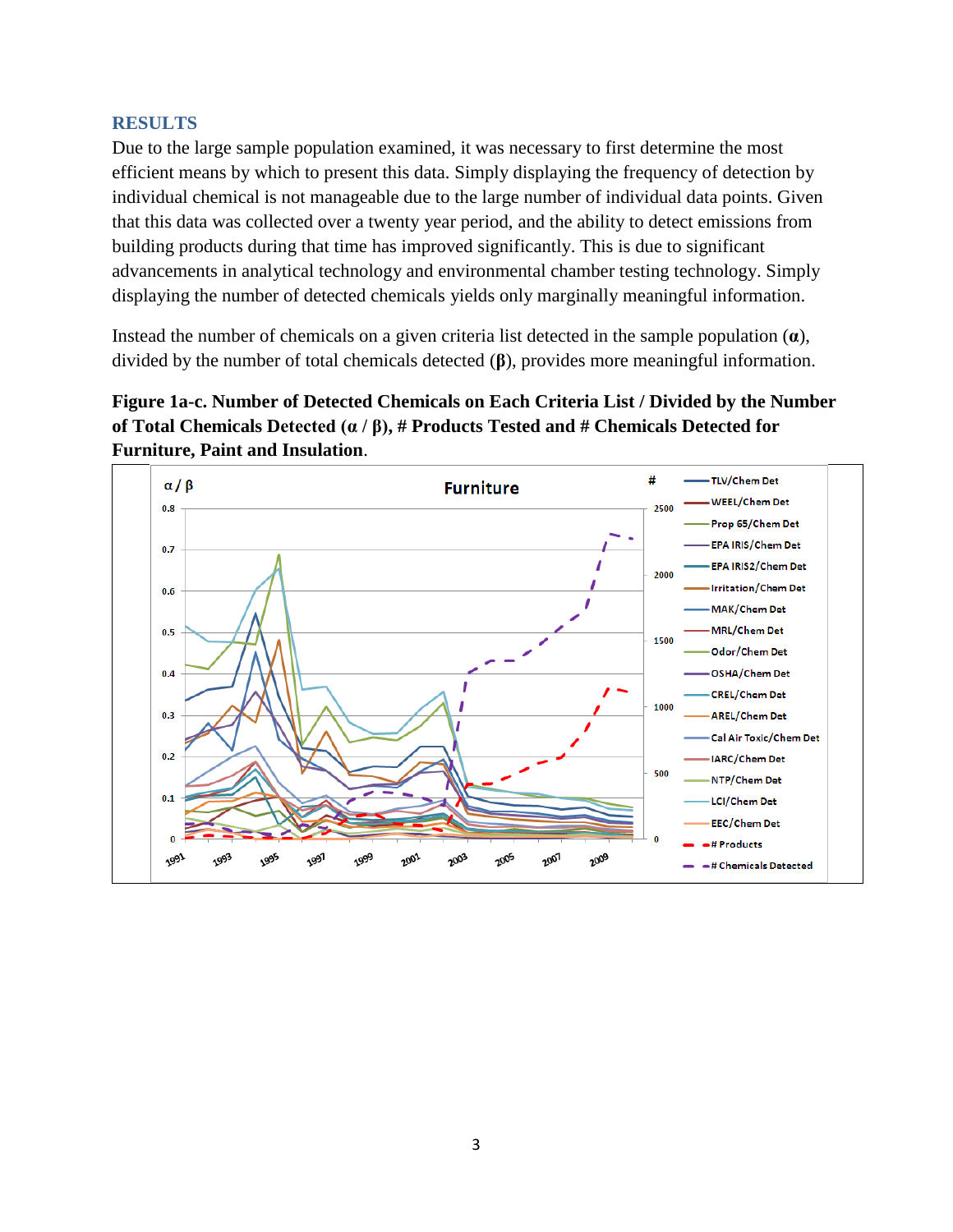

# **DISCUSSION**

It can be seen for all criteria lists evaluated, that **α/β** decreases for all criteria lists evaluated from 1991 to 2010. For furniture (Figure 1a), it can be seen that **α/β** for LCI, Odor, TLV, Irritation and MAK lists decrease substantially for years after 2002, while **β** and the number of tested products increase significantly.

For paints (Figure 1b), **α/β** approached 1 for Odor, Irritation, LCI and TLV chemicals during earlier years (namely for 1994, 1997 and 2000). This means that nearly all chemicals detected during those years appeared on those criteria lists. During those years the Average Total Emissions (**ε** ) which includes emitted individual VOCs and aldehydes was significantly greater than for other years. Careful examination of the data reveals that a number of paint and adhesive products tested during those years emitted significant levels of a number of non-polar and polar solvents.

For insulation (not shown), all chemicals detected in 1997 were also on our Oder criteria lists (i.e. **α/β** approached 1 in 1997). In several other years prior to 2000, **α/β** increased dramatically for chemicals on Oder, Irritation and LCI lists but decreased for all lists in later years of testing.

This information can be used to gauge to relevance of each criteria list to product emissions and exposure to chemicals in indoor environments. It can clearly be seen that some chemicals lists, such as the LCI list, include a number of chemicals that are more frequently detected in emissions from furniture, paint and insulation.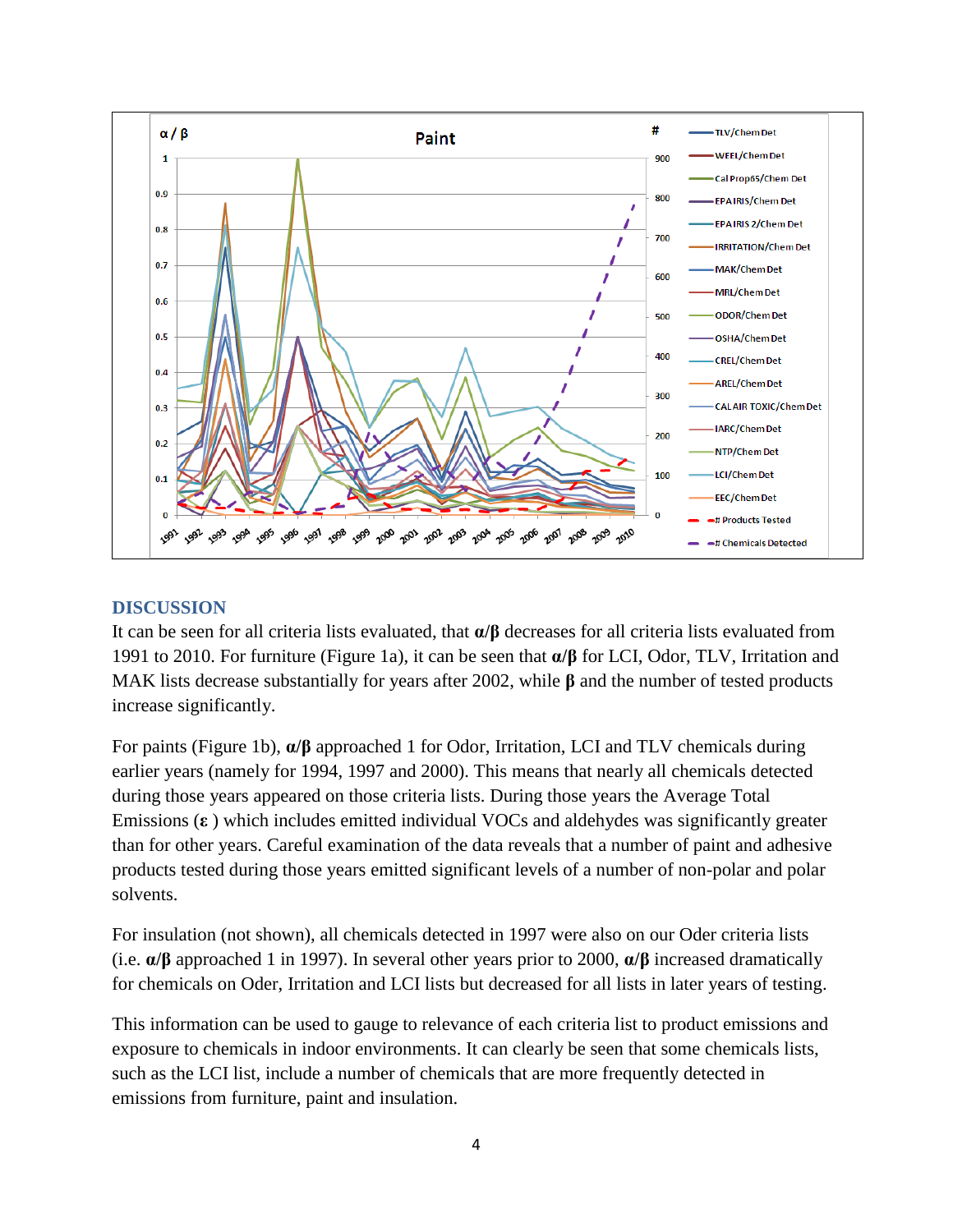It is important to consider that the number of products tested or sample population (*n*), is significantly smaller in earlier years than in later years, especially for furniture and insulation. While this would be expected to lead to a net increase in **α / β**, it is noteworthy that for all three product categories, **α / β** decreased, especially in later years. This data indicates that at present there are an insufficient number of criteria lists covering chemicals which are relevant to product emissions.

Figure 2a-c displays the number of detects on each criteria list, the number of products tested and the total number of chemicals detected overall years for furniture products. The number of chemicals detected on the LCI, MAK, Odor, TLV show the strongest correlation to the number of overall chemicals detected and products tested. A similar trend was observed for paint. For insulation, these same lists also show a strong correlation with the number of products tested and overall chemicals detected, however chemicals on our "irritation" list also show a strong correlation. This data supports the hypothesis that some of the criteria lists are more relevant to product emissions than others.

While considering that the ability to detect these chemicals has improved over the past twenty years, it is also worth mentioning that the average emission factor for detected chemicals in each of these product categories decreases over the years, while the number of chemicals detected has increased. The average emission factor, number of products tested and number of chemicals detected is shown in Figure 3 for Paint.

**Figure 2. Number of Detected Chemicals on Each Criteria List, # Products Tested and # Chemicals Detected for Furniture, Paint and Insulation.**

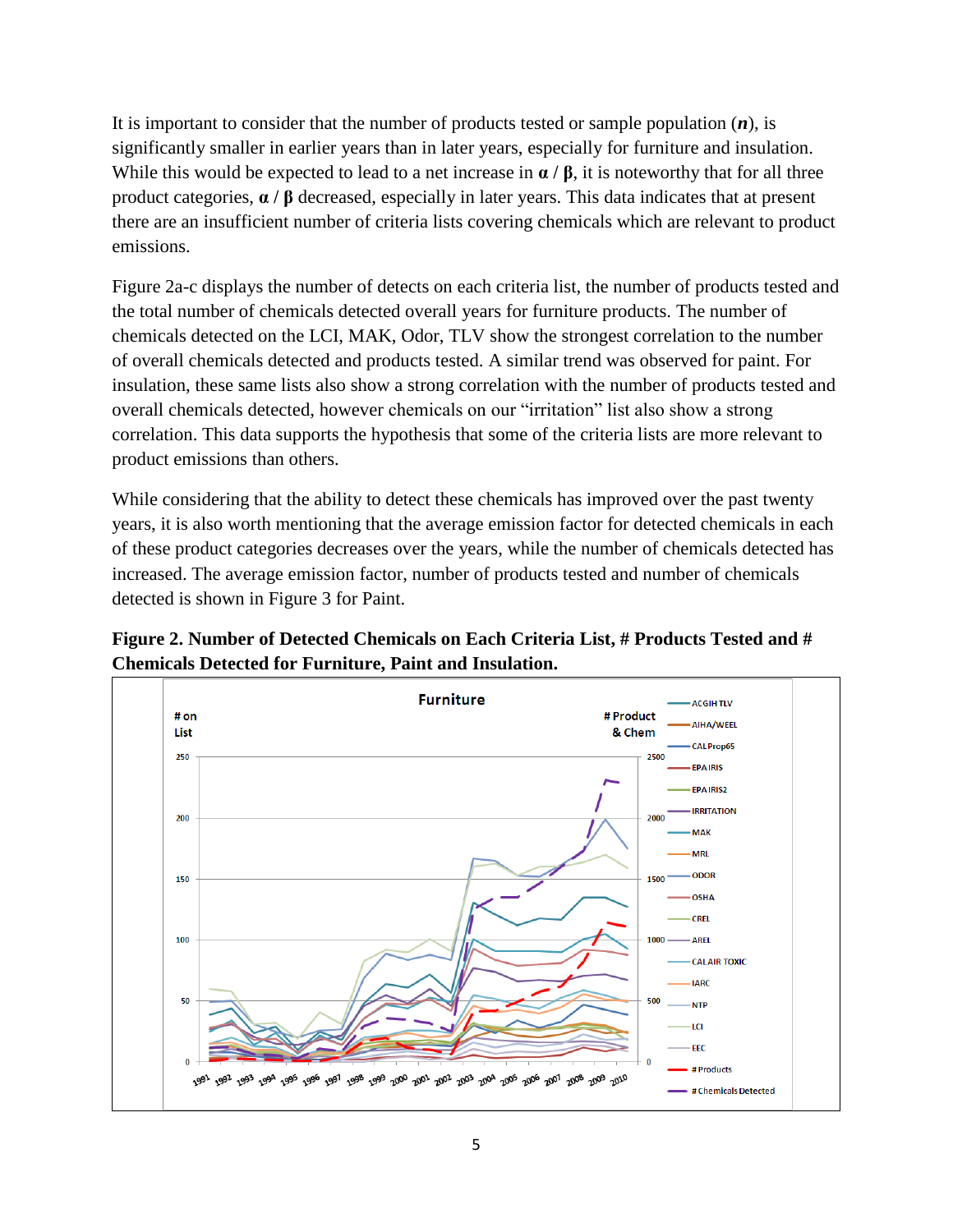

**Figure 3. Emission Factor, # Products Tested and # Chemicals Detected for Paint**.

## **CONCLUSIONS**

The data presented here shows that while the overall number of chemicals detected increases (due to decreased detection limits, increased sample size and improvements in analytical and chamber testing technology) the ratio of chemicals detected on individual criteria lists to the total number of detected chemicals decreases. Over the same period of time, the average emission factor decreases. This indicates that products tested generally emitted lower levels of chemicals over the years tested. Although not conclusive by itself, this data also supports the hypothesis that criteria lists used to assess indoor air quality may have become less relevant over the years possibly due to changes in raw materials and manufacturing processes. This supports a more aggressive approach to identifying chemicals being emitted from products and for routinely updating criteria lists.

#### **ACKNOWLEDGEMENT**

We would like to acknowledge Charles Posey and Nora Vanderhoff for their significant contributions to data base management, information technology and the measurement of indoor air pollutants.

#### **REFERENCES**

l

<sup>1</sup> A) Ruthann A. Rudel, Robin E. Dodson, Laura J. Perovich, Rachel Morello-Frosch, David E. Camann, Michelle M. Zuniga, Alice Y. Yau, Allan C. Just and Julia Green Brody. Environ. Sci. Technol., 2010, 44 (17), pp 6583–6590. B)